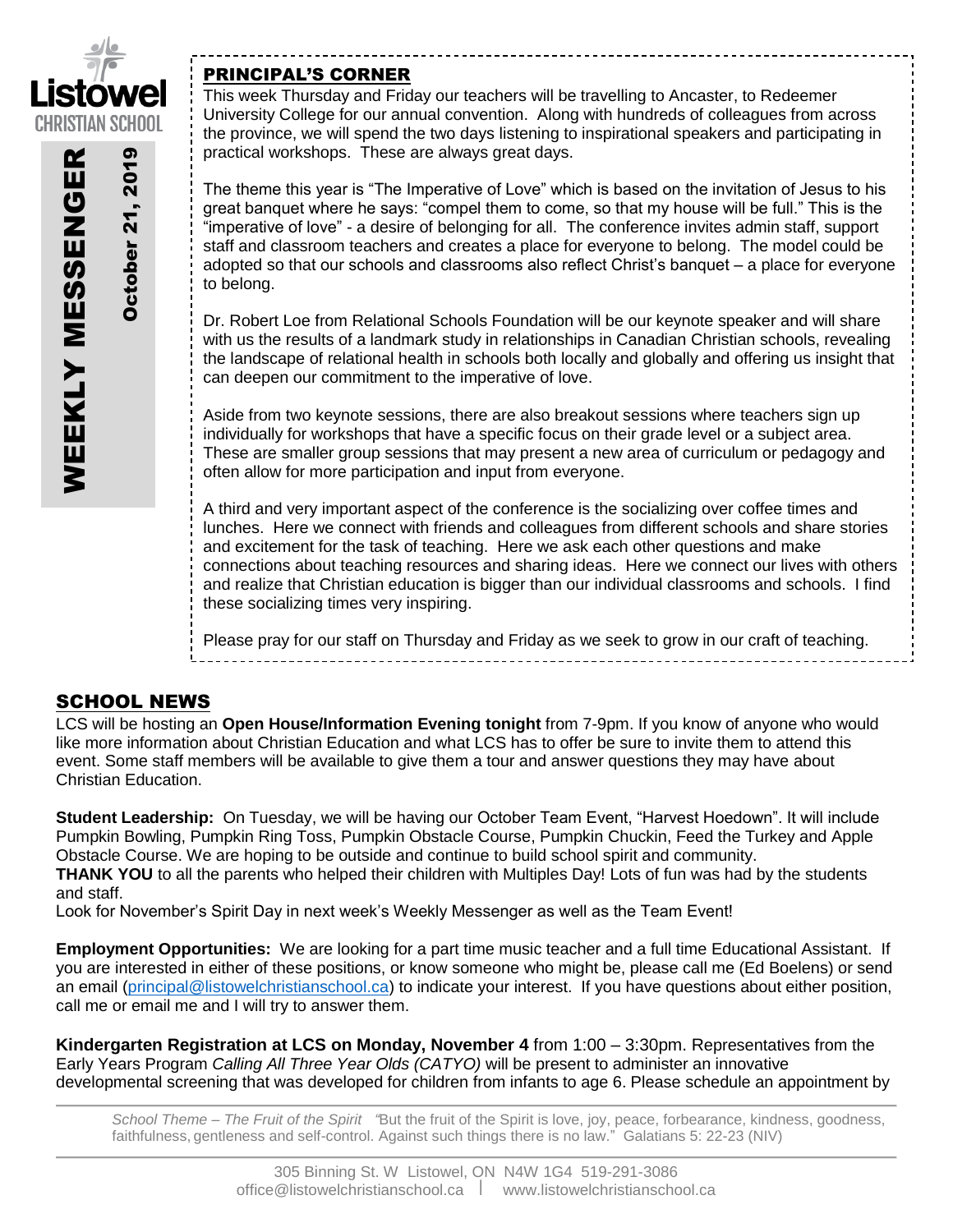contacting the school office (there are a number of spots open yet). If you have any questions, please contact the school.

**LCS Fundraising:** Available for purchase:

 $\sim$ 7 apple crisps (\$9.50 ea)  $\sim$  5 pkgs of pie shells (4 shells/pkg - \$12 per pkg)  $\sim$  13 bags of dough (\$5 per bag) Please contact Michelle Hibbs (519-291-7292/coolmom343@gmail.com) if you are interested in purchasing these.

**Croquette order forms were** sent home last week. Please return your order with payment to the office by Wednesday, November  $6<sup>th</sup>$  if you wish to participate with this fundraiser. Croquettes will be available for pick up on Friday, November 22 at 3pm, the day of the bazaar (November 23) or call Gerda Bakker or Martine Rastorfer to make other arrangements.

**Communicator Submissions:** All submissions for the Fall/Christmas Communicator are due by Friday, Nov. 1. Please send submissions to the school office (office@listowelchristianschool.ca).

**Christmas Décor Needed:** The Bazaar Committee is looking for Christmas Décor! Have any new/gently used Christmas decorations you are no longer using? We would love to take them off your hands! Please drop off at school as soon as possible so we can start using them! Thank you for your help.

# **BAZAAR NEWS – SATURDAY, NOVEMBER 23, 2019, 8AM-1PM AT LCS**

TOY STORE ITEMS NEEDED: In the GAMES area at the Bazaar, the children (and adults) collect coupons when they play the games. These coupons are then traded in for toys from the "Toy Store". The "Toy Store" needs new and used toy donations. Please remember that used toys MUST BE CLEAN and in EXCELLENT condition. Contact Rhonda Weber (519-588-0634 / [gweber@wightman.ca\)](mailto:gweber@wightman.ca), or Carolyn Wagler (519-897-1002 / [carolyn\\_kuepfer@hotmail.com\)](mailto:carolyn_kuepfer@hotmail.com) for more information. The toys can be brought into the school office.

CRAFT ITEMS NEEDED: The craft area of our bazaar is extremely popular as we try to offer a wide array of crafts. We are always looking for new ideas. Do you or someone you know enjoy sewing, knitting, making jewelry, painting, woodworking, etc., please consider making a donation. Feel free to contact Alana Siebring (519-291-7709 / [alanalaurendekkema@gmail.com\)](mailto:alanalaurendekkema@gmail.com) or contact Henrike Reitzema (519-261-2244 / [henrikedeetman@hotmail.com\)](mailto:henrikedeetman@hotmail.com) for more information.

TOONIE JARS NEEDED: The Toonie Jars were a big hit at previous bazaars, and they will be back again this year. Just to refresh your memory, you can fill an empty jar with items such as packs of gum, candy, jewelry, small toys, marbles, pencils, lego, hair accessories, hot wheel cars, etc. Anything you would like to win yourself would be a great Toonie Jar filler.

BAKING FOR THE BAKE TABLE: Donations of baked or homemade goodies are needed for the day of the Bazaar to sell. Specialty items such as homemade fudge, jams, apple sauce and baking: such as cookies, bread, loafs etc. are well received. Baking items needs to be brought into school by the end of the school day on Friday, November 22.

# BOARD REPORT

The Board was presented with the 2018-2019 operating statement. The financial records are being audited by Ward & Uptigrove and will be presented to the membership at the Fall Membership meeting on Monday November 18, 2019. An update on the Strategic Plan initiatives was received. The entire Strategic Plan will be presented to the membership at the Fall Membership meeting. Board members have taken responsibility for providing an editorial piece for each *Communicator* issue for the coming school year.

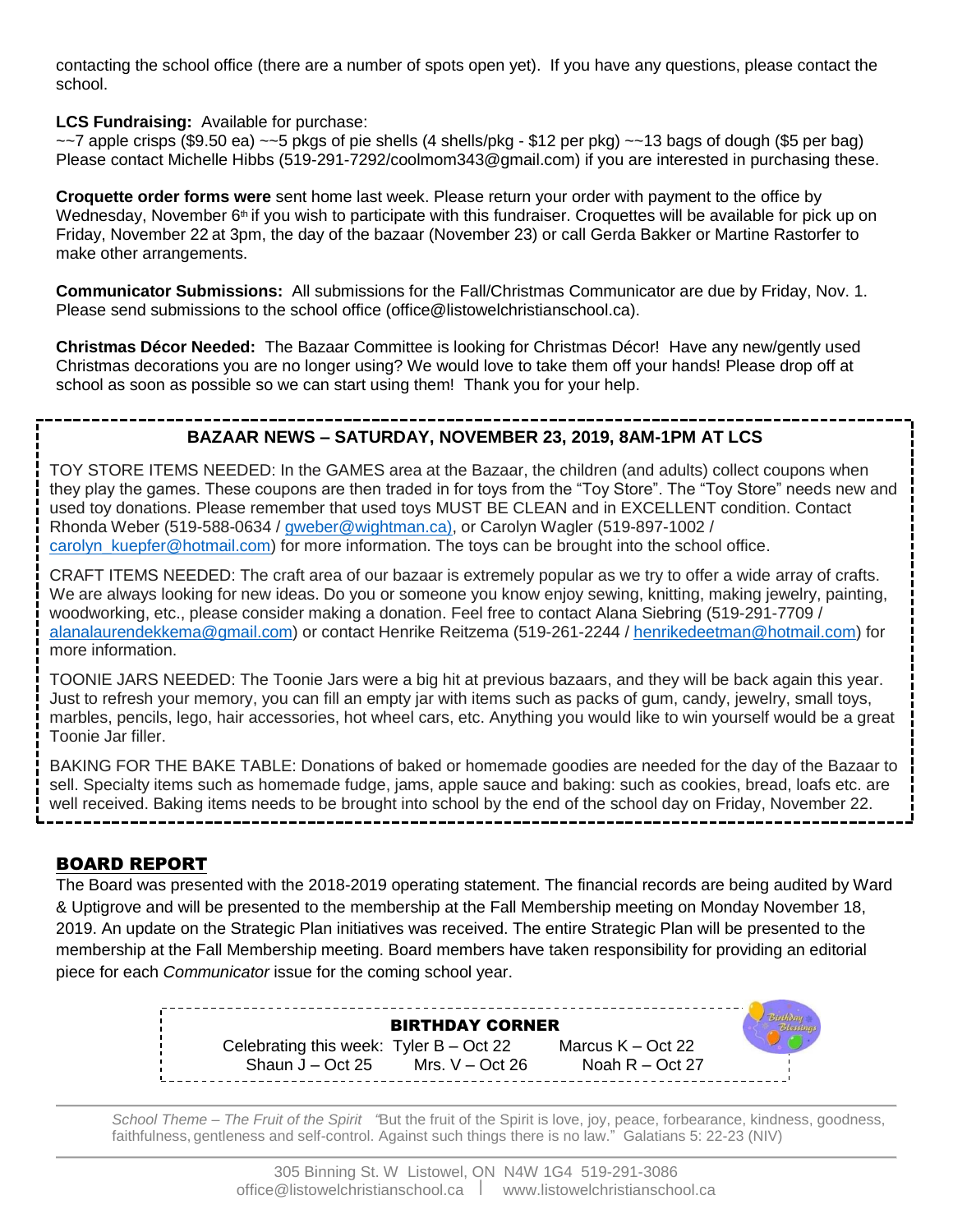| UPCOMING EVENTS                          |                                                       |
|------------------------------------------|-------------------------------------------------------|
| <b>October</b>                           | <b>November</b>                                       |
| 21 – LCS information evening             | 1 - Communicator Submissions due                      |
| 22 - Assembly at 9:00am led by Grade 7/8 | $4 - \text{CATYO} (1-3:30 \text{pm})$                 |
| 22 - Team Event: Pumpkin Bowling         | 5 - Volleyball clinic at Woodland                     |
| 24 & 25 - Edvance Convention (no school) | 11 - Remembrance Day Assembly                         |
|                                          | 14 – Return meat orders, poinsettia and pastry orders |
|                                          | 15 - PD Day (no school)                               |
|                                          | 18 - LCS Fall Membership meeting                      |
|                                          | 20 - Volleyball tournament (Cambridge)                |
|                                          | 23 - Annual Bazaar at LCS                             |
|                                          | 25 – First Term report cards go home                  |
|                                          | 28 - Parent Teacher Conferences (evening)             |
|                                          | 29 – Parent Teacher Conferences (no school)           |

# **SPORTS**

**Boys Volleyball** will practice on Tuesdays after school (3:30-4:30pm) and Fridays at lunch. Our first volleyball event will be the Woodland clinic on November 5.

**Girls Volleyball** will practice after school on Wednesdays (3:30-4:30pm) as well as lunch hour on Tuesdays. **Cross Country** – We had a great cross country meet on Friday! All students ran well and were able to enjoy God's beautiful creation and fall colours at Dundas Valley Conservation Area. We had sunshine and good competition, and overall a great day! Awesome end to the cross country season! Thank you to all cross country runners for your participation this year!

# FROM THE CLASSROOMS

## **Music – Mrs. Wright**

Students in Mrs. Delleman's and Mr. Katerberg's class are starting recorders this month. Please ensure your child has a recorder at home to practice on. Please purchase a soprano recorder with German fingering for your child. These recorders can stay at home as we have a class set at the school for the students to use here. It is important for the students to have an instrument at home to get more familiar with the notes and fingerings and to hear themselves on their own. There will be some playing tests and assignments to be practiced on the recorder.

JK and SK: We have been learning about the concepts fast and slow and learning about steady beat. Students are getting more comfortable using their singing voices.

Grade 1: We have begun a unit on the instruments of the orchestra. The students also are enjoying singing together.

Grades 2 and 3: We have been enjoying singing some rounds together and have started to review instruments of the orchestra. We are discussing similarities between instruments in their families and learning to identify instruments by sound.

Grades 3 and 4: We are beginning to learn the recorder together this week! We have talked about putting our left hand on top and using warm, slow air to make a beautiful sound on the recorder.

Grades 5 and 6: We have been learning about good singing technique. We have enjoyed singing some rounds together and been challenged to sing out our own parts.

Grades 7 and 8: In music, we have begun our study of the ukulele! Thank you to all of those who donated towards these beautiful instruments! Students are learning C and G7 chords.

## **Junior Kindergarten – Mrs. Baarda**

We have a short week this week. **There is no school on Thursday** because of the Teachers Convention. Our apple tasting was lots of fun. The class was almost evenly split between yellow, green and red apples as their favourite, with red winning out by 1 vote! We will continue with our fall theme for the next two weeks looking at leaves and why they change colour.

For show and tell this week we have Marcus and Monique on Tuesday. Our focus letter will be Dd and we will learn the Jolly Phonics song for D.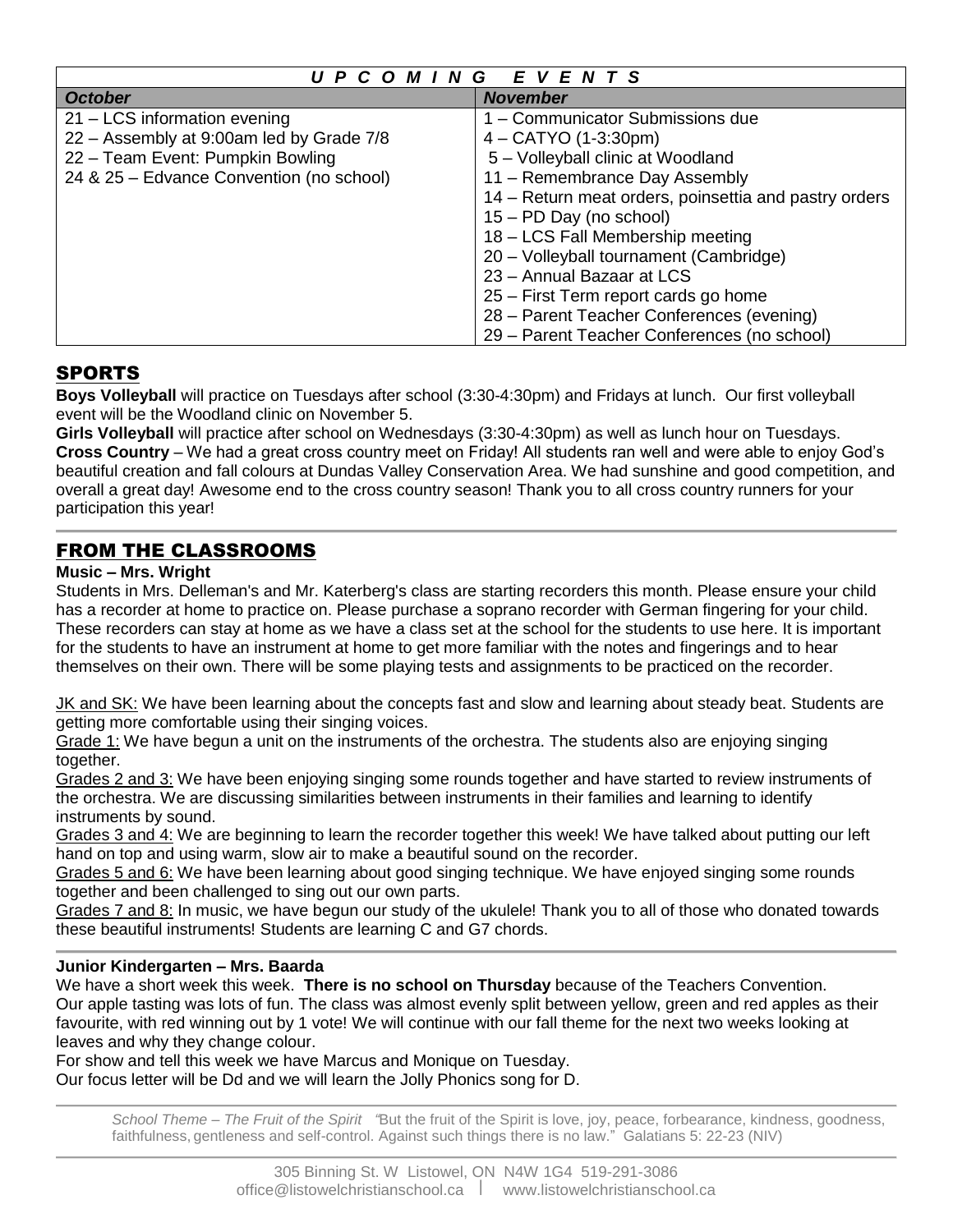# **Senior Kindergarten – Mrs. Heida**

This week is a very short week due to the Edvance Teacher's Convention on Thursday and Friday.

We will **focus** on the **letter V** on Monday. Please bring in a show and tell that begins with that letter. We are working on following directions by playing games such as Simon Says. We will NOT be learning a new sight word. Please review the words you have at home (a, the, and) and continue to read the pre decodable readers.

In **math**, we are working on number recognition and printing as we rotate through various math centers. In **Bible**, we will learn about God's promise to Abraham and Sarah.

Last week we had fun learning the different parts of an apple, tasting green, yellow and red apples and making applesauce. Today we had an apple experiment. On Tuesday we are talking about leaves and creating our own *Leaf Man.* Have a great week!

## **Grade 1 – Mrs. Van Veen**

#### Class News

Here comes our first (and probably last) 3-day week!

A few notes:

• Library books are due back Wednesday.

• New Scholastics orders for October are being sent home. As always, these are optional. If you would like to order, please send in your form or order online before Oct 23rd. Thanks!

\*Please try to make sure that you/your child packs the utensils they need in their lunch. We are running out of our emergency stash.

#### Curriculum:

**Spelling:** This week will be a review/recap week. We will have a quiz on Wednesday to review all of our words so far - it, at, to, a, I, in, like, the, is, go, can, and, you, my, on, me, went, we, day, play, fun, going, am, with, have. **Bible:** We are continuing to explore the story of Abraham.

**Memory Work:** No work this week.

**Math:** Math tests will be going home today.

**Homework:** No homework this week. If you have time, please have your child practice the number printing sheet that is in the mailbag.

## **Grade 2 and 3 – Mrs. Claus**

Welcome to a short little week! It might be short, but it will be packed full of excitement!

Tomorrow Grade 2 has a **math** test on *Number Relationships*. A practice test was done today in class and came home so you know exactly what to expect.

Tomorrow we also have an assembly to attend and a team event!

Wednesday we will have a **Bible** test on being Bible explorers. Students learned how to use their Bibles. This included the division of the Bible between the Old and New Testaments, the address of a verse, the footnotes, concordance, and maps. Students should be able to locate a given verse in the Bible (for example Deuteronomy 5:4).

No Spelling Test this week! Enjoy some extra family time!

## **Grade 3 and 4 – Mrs. Delleman**

## **Wednesday is the new Friday this week! :)**

**Memory Work** - Students will need to know the Books of Minor Prophets (Hosea, Joel, Amos, Obadiah, Jonah, Micah, Nahum, Habakkuk, Zephaniah, Haggai, Zechariah, Malachi) for WEDNESDAY.

**Spelling** - We are continuing Unit 7 words this week. Dictation is on WEDNESDAY.

**Cursive** - Last week we did letters "i" and "t". The cursive pages for these letters are due on WEDNESDAY. Grade 3 pages are 9, 14, 25 (JUST letters "i" and "t") and Grade 4 pages are 22 and 50 (just the bottom two lines with lowercase "i" and "t").